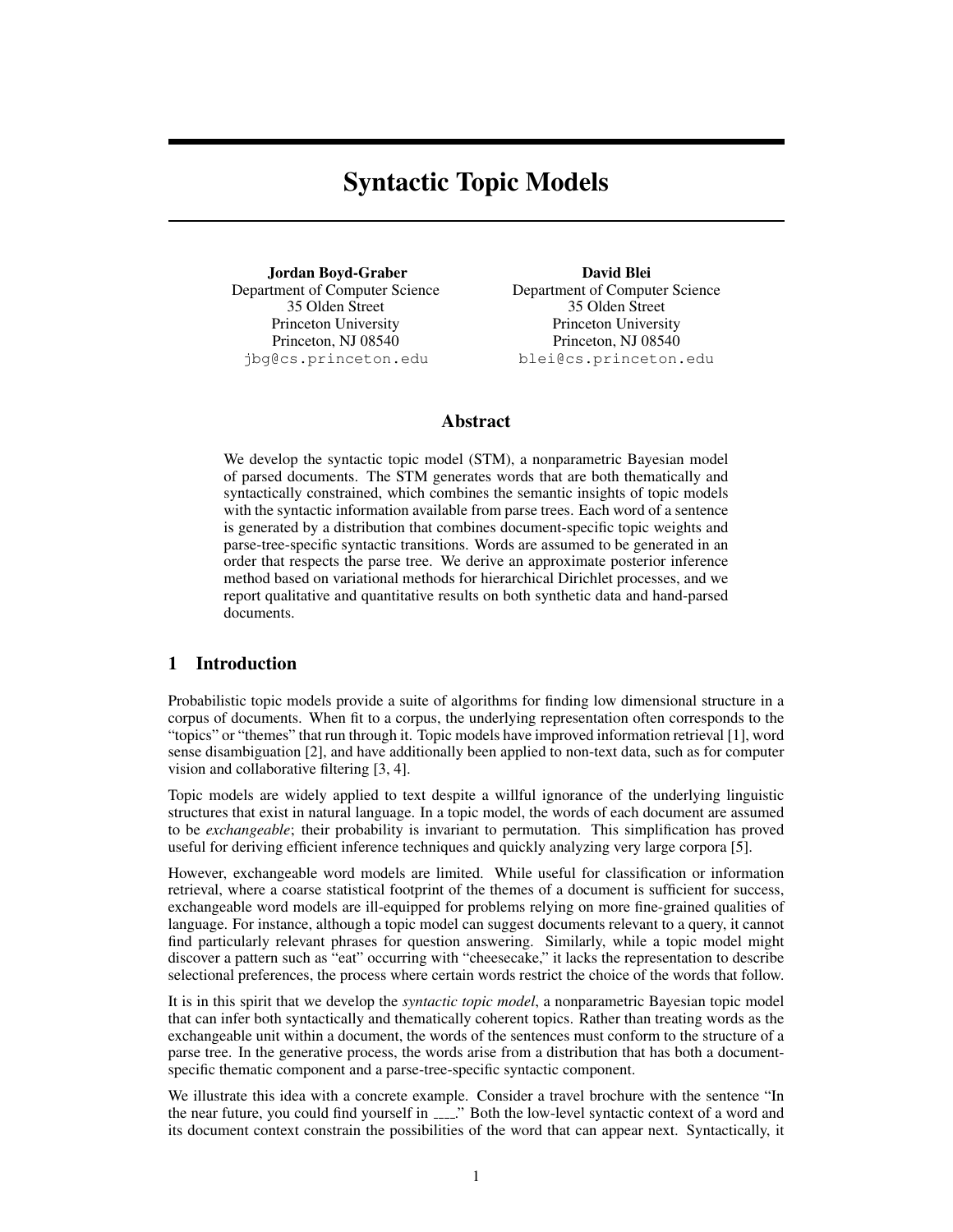

Figure 1: In the graphical model of the STM, a document is made up of a number of sentences, represented by a tree of latent topics  $z$  which in turn generate words  $w$ . These words' topics are chosen by the topic of their parent (as encoded by the tree), the topic weights for a document  $\theta$ , and the node's parent's successor weights  $\pi$ . (For clarity, not all dependencies of sentence nodes are shown.) The structure of variables for sentences within the document plate is on the right, as demonstrated by an automatic parse of the sentence "Some phrases laid in his mind for years." The STM assumes that the tree structure and words are given, but the latent topics  $z$  are not.

is going to be a noun consistent as the object of the preposition "of." Thematically, because it is in a travel brochure, we would expect to see words such as "Acapulco," "Costa Rica," or "Australia" more than "kitchen," "debt," or "pocket." Our model can capture these kinds of regularities and exploit them in predictive problems.

Previous efforts to capture local syntactic context include semantic space models [6] and similarity functions derived from dependency parses [7]. These methods successfully determine words that share similar contexts, but do not account for thematic consistency. They have difficulty with polysemous words such as "fly," which can be either an insect or a term from baseball. With a sense of document context, i.e., a representation of whether a document is about sports or animals, the meaning of such terms can be distinguished.

Other techniques have attempted to combine local context with document coherence using linear sequence models [8, 9]. While these models are powerful, ordering words sequentially removes the important connections that are preserved in a syntactic parse. Moreover, these models generate words either from the syntactic or thematic context. In the syntactic topic model, words are constrained to be consistent with both.

The remainder of this paper is organized as follows. We describe the syntactic topic model, and develop an approximate posterior inference technique based on variational methods. We study its performance both on synthetic data and hand parsed data [10]. We show that the STM captures relationships missed by other models and achieves lower held-out perplexity.

# 2 The syntactic topic model

We describe the syntactic topic model (STM), a document model that combines observed syntactic structure and latent thematic structure. To motivate this model, we return to the travel brochure sentence "In the near future, you could find yourself in ......". The word that fills in the blank is constrained by its syntactic context and its document context. The syntactic context tells us that it is an object of a preposition, and the document context tells us that it is a travel-related word.

The STM attempts to capture these joint influences on words. It models a document corpus as exchangeable collections of sentences, each of which is associated with a tree structure such as a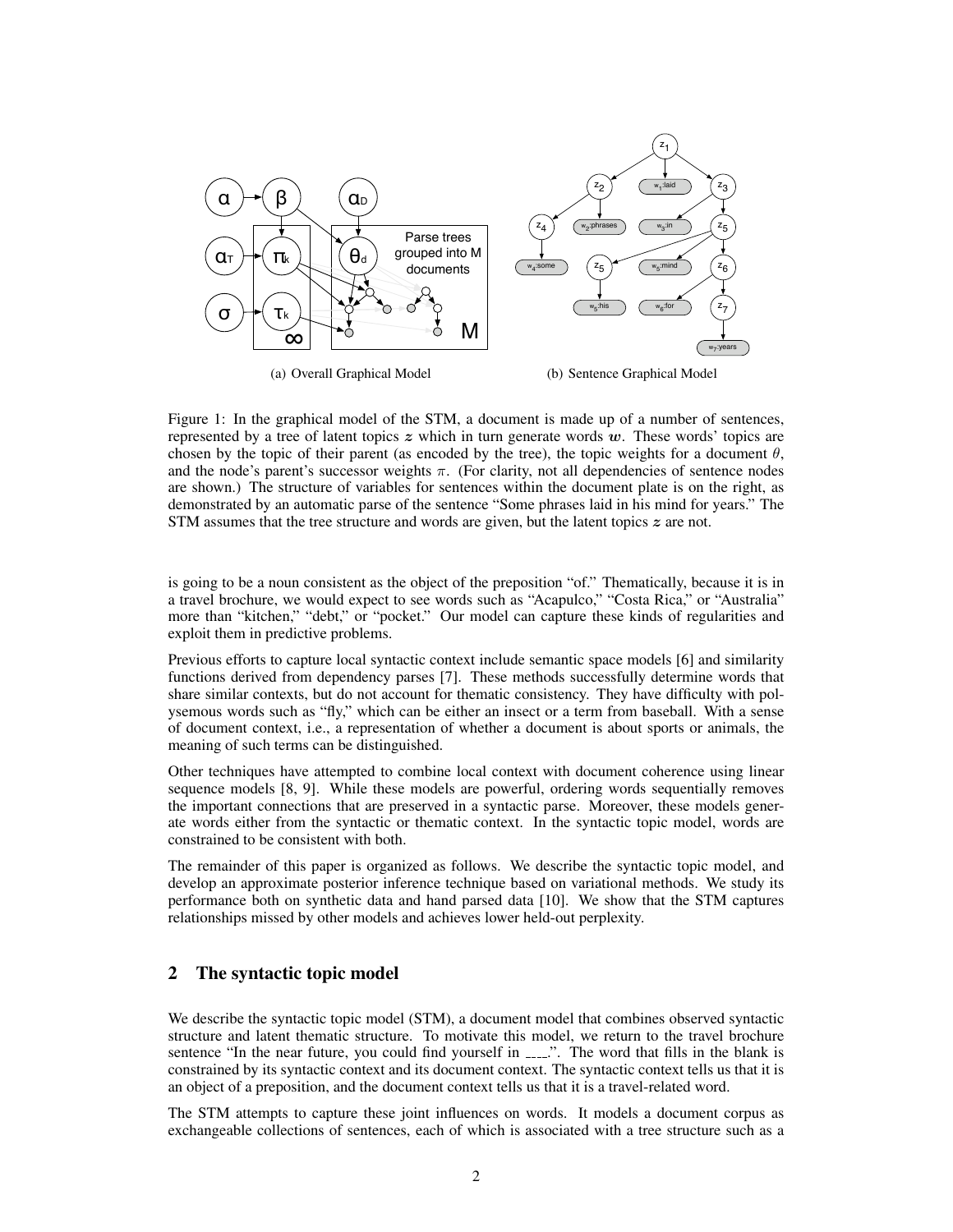parse tree (Figure 1(b)). The words of each sentence are assumed to be generated from a distribution influenced both by their observed role in that tree and by the latent topics inherent in the document.

The latent variables that comprise the model are topics, topic transition vectors, topic weights, topic assignments, and top-level weights. *Topics* are distributions over a fixed vocabulary ( $\tau_k$  in Figure 1). Each is further associated with a *topic transition vector*  $(\pi_k)$ , which weights changes in topics between parent and child nodes. *Topic weights*  $(\theta_d)$  are per-document vectors indicating the degree to which each document is "about" each topic. *Topic assignments*  $(z_n)$ , associated with each internal node of 1(b)) are per-word indicator variables that refer to the topic from which the corresponding word is assumed to be drawn. The STM is a nonparametric Bayesian model. The number of topics is not fixed, and indeed can grow with the observed data.

The STM assumes the following generative process of a document collection.

- 1. Choose global topic weights  $\beta \sim \text{GEM}(\alpha)$
- 2. For each topic index  $k = \{1, \dots\}$ :
	- (a) Choose topic  $\tau_k \sim \text{Dir}(\sigma)$
	- (b) Choose topic transition distribution  $\pi_k \sim DP(\alpha_T, \beta)$
- 3. For each document  $d = \{1, \dots M\}$ :
	- (a) Choose topic weights  $\theta_d \sim DP(\alpha_D, \beta)$
	- (b) For each sentence in the document:
		- i. Choose topic assignment  $z_0 \propto \theta_d \pi_{start}$
		- ii. Choose root word  $w_0 \sim \text{mult}(1, \tau_{z_0})$
		- iii. For each additional word  $w_n$  and parent  $p_n$ ,  $n \in \{1, \ldots d_n\}$ 
			- Choose topic assignment  $z_n \propto \theta_d \pi_{z_{p(n)}}$
			- Choose word  $w_n \sim \text{mult}(1, \tau_{z_n})$

The distinguishing feature of the STM is that the topic assignment is drawn from a distribution that combines two vectors: the per-document topic weights and the transition probabilities of the topic assignment from its parent node in the parse tree. By merging these vectors, the STM models both the local syntactic context and corpus-level semantics of the words in the documents. Because they depend on their parents, the topic assignments and words are generated by traversing the tree.

A natural alternative model would be to traverse the tree and choose the topic assignment from either the parental topic transition  $\pi_{z_{p(n)}}$  or document topic weights  $\theta_d$ , based on a binary selector variable. This would be an extension of [8] to parse trees, but it does not enforce words to be syntactically consistent with their parent nodes *and* be thematically consistent with a topic of the document. Only one of the two conditions must be true. Rather, this approach draws on the idea behind the product of experts [11], multiplying two vectors and renormalizing to obtain a new distribution. Taking the point-wise product can be thought of as viewing one distribution through the "lens" of another, effectively choosing only words whose appearance can be explained by both.

The STM is closely related to the hierarchical Dirichlet process (HDP). The HDP is an extension of Dirichlet process mixtures to grouped data [12]. Applied to text, the HDP is a probabilistic topic model that allows each document to exhibit multiple topics. It can be thought of as the "infinite" topic version of latent Dirichlet allocation (LDA) [13]. The difference between the STM and the HDP is in how the per-word topic assignment is drawn. In the HDP, this topic assignment is drawn directly from the topic weights and, thus, the HDP assumes that words within a document are exchangeable. In the STM, the words are generated conditioned on their parents in the parse tree. The exchangeable unit is a sentence.

The STM is also closely related to the infinite tree with independent children [14]. The infinite tree models syntax by basing the latent syntactic category of children on the syntactic category of the parent. The STM reduces to the Infinite Tree when  $\theta_d$  is fixed to a vector of ones.

#### 3 Approximate posterior inference

The central computational problem in topic modeling is to compute the posterior distribution of the latent structure conditioned on an observed collection of documents. Specifically, our goal is to compute the posterior topics, topic transitions, per-document topic weights, per-word topic assign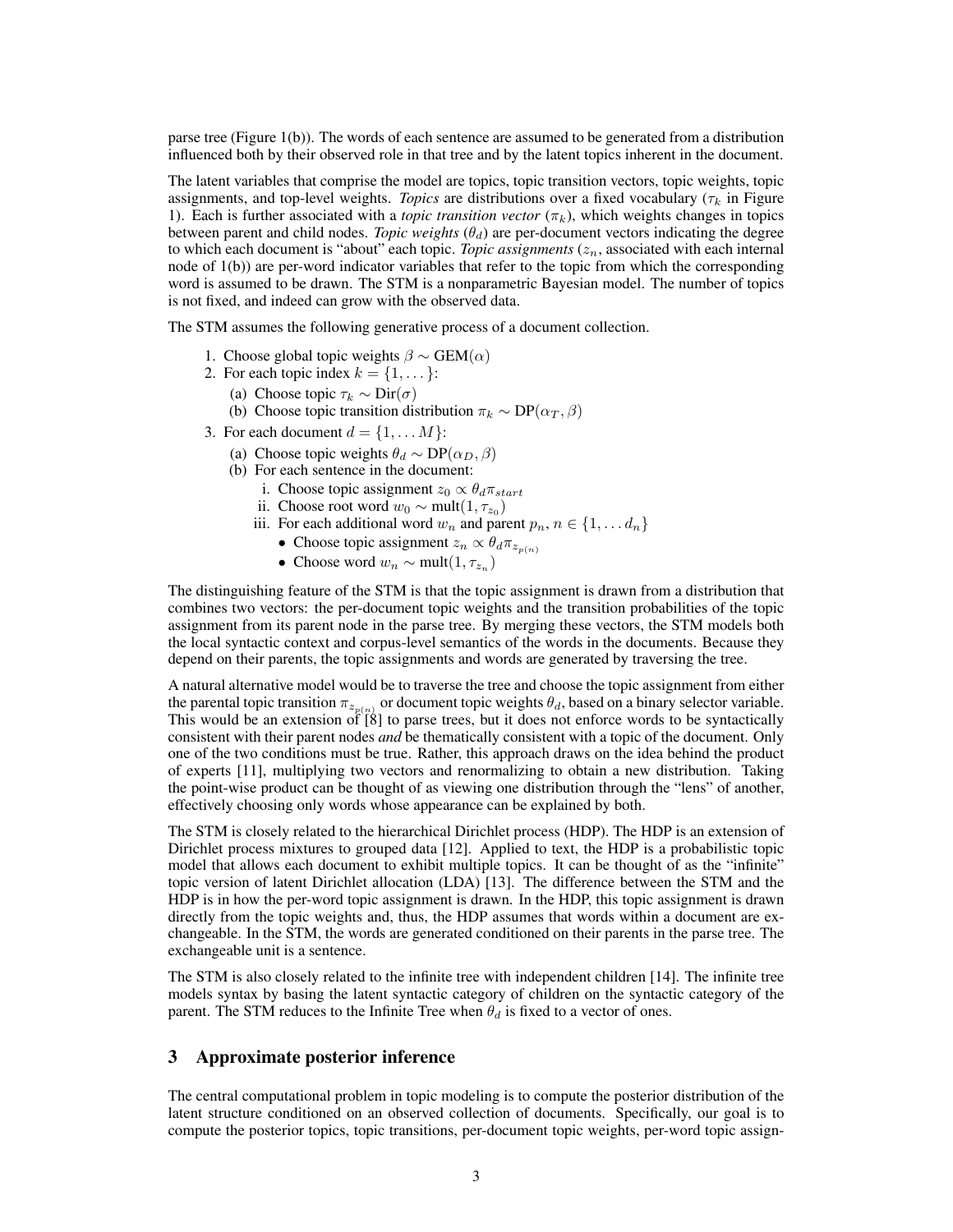ments, and top-level weights conditioned on a set of documents, each of which is a collection of parse trees.

This posterior distribution is intractable to compute. In typical topic modeling applications, it is approximated with either variational inference or collapsed Gibbs sampling. Fast Gibbs sampling relies on the conjugacy between the topic assignment and the prior over the distribution that generates it. The syntactic topic model does not enjoy such conjugacy because the topic assignment is drawn from a multiplicative combination of two Dirichlet distributed vectors. We appeal to variational inference.

In variational inference, the posterior is approximated by positing a simpler family of distributions, indexed by free variational parameters. The variational parameters are fit to be close in relative entropy to the true posterior. This is equivalent to maximizing the Jensen's bound on the marginal probability of the observed data [15].

We use a fully-factorized variational distribution,

$$
q(\beta, z, \theta, \pi, \tau | \beta^*, \phi, \gamma, \nu) = q(\beta | \beta^*) \prod_d q(\theta_d | \gamma_d) \prod_k q(\pi_k | \nu_k) \prod_n q(z_n | \phi_n).
$$
 (1)

Following [16],  $q(\beta|\beta^*)$  is not a full distribution, but is a degenerate point estimate truncated so that all weights whose index is greater than  $K$  are zero in the variational distribution. The variational parameters  $\gamma_d$  and  $\nu_z$  index Dirichlet distributions, and  $\phi_n$  is a topic multinomial for the  $n^{th}$  word.

From this distribution, the Jensen's lower bound on the log probability of the corpus is  $L(\gamma,\nu,\phi;\beta,\theta,\pi,\tau) =$ 

$$
\mathbb{E}_{q} \left[ \log p(\beta|\alpha) + \log p(\boldsymbol{\theta}|\alpha_{D}, \beta) + \log p(\boldsymbol{\pi}|\alpha_{P}, \beta) + \log p(z|\boldsymbol{\theta}, \boldsymbol{\pi}) + \log p(w|z, \boldsymbol{\tau}) + \log p(\boldsymbol{\tau}|\sigma) \right] - \mathbb{E}_{q} \left[ \log q(\boldsymbol{\theta}) + \log q(\boldsymbol{\pi}) + \log q(z) \right].
$$
 (2)

Expanding  $\mathbb{E}_q$  [log  $p(\mathbf{z}|\theta, \pi)$ ] is difficult, so we add an additional slack parameter,  $\omega_n$  to approximate the expression. This derivation and the complete likelihood bound is given in the supplement. We use coordinate ascent to optimize the variational parameters to be close to the true posterior.

**Per-word variational updates** The variational update for the topic assignment of the nth word is

$$
\phi_{ni} \propto \exp\left\{\Psi(\gamma_i) - \Psi(\sum_{j=1}^K \gamma_j) + \sum_{j=1}^K \phi_{p(n),j} \left(\Psi(\nu_{j,i}) - \Psi\left(\sum_{k=1}^K \nu_{j,k}\right)\right) \right. \\ \left. + \sum_{c \in c(n)} \sum_{j=1}^K \phi_{c,j} \left(\Psi(\nu_{i,j}) - \Psi\left(\sum_{k=1}^K \nu_{i,k}\right)\right) \right. \\ \left. - \sum_{c \in c(n)} \omega_c^{-1} \sum_j^K \frac{\gamma_j \nu_{i,j}}{\sum_k \gamma_k \sum_k \nu_{i,k}} + \log \tau_{i,w_n} \right\}.
$$
\n(3)

The influences on estimating the posterior of a topic assignment are: the document's topic  $\gamma$ , the topic of the node's parent  $p(n)$ , the topic of the node's children  $c(n)$ , the expected transitions between topics  $\nu$ , and the probability of the word within a topic  $\tau_{i,w_n}$ .

Most terms in Equation 3 are familiar from variational inference for probabilistic topic models, as the digamma functions appear in the expectations of multinomial distributions. The second to last term is new, however, because we cannot assume that the point-wise product of  $\pi_k$  and  $\theta_d$  will sum to one. We approximate the normalizer for their produce by introducing  $\omega$ ; its update is

$$
\omega_n = \sum_{i=1} \sum_{j=1} \phi_{p(n),j} \frac{\gamma_i \nu_{j,i}}{\sum_{k=1}^K \gamma_k \sum_{k=1}^K \nu_{j,k}}
$$

.

Variational Dirichlet distributions and topic composition This normalizer term also appears in the derivative of the likelihood function for  $\gamma$  and  $\nu$  (the parameters to the variational distributions on  $\theta$  and  $\pi$ , respectively), which cannot be solved in a closed form. We use conjugate gradient optimization to determine the appropriate updates for these parameters [17].

**Top-level weights** Finally, we consider the top-level weights. The first  $K - 1$  stick-breaking proportions are drawn from a Beta distribution with parameters  $(1, \alpha)$ , but we assume that the final stick-breaking proportion is unity (thus implying  $\beta^*$  is non-zero only from  $1 \dots K$ ). Thus, we only optimize the first  $K-1$  positions and implicitly take  $\beta_K^* = 1 - \sum_i^{K-1} \beta_i^*$ . This constrained optimization is performed using the barrier method [17].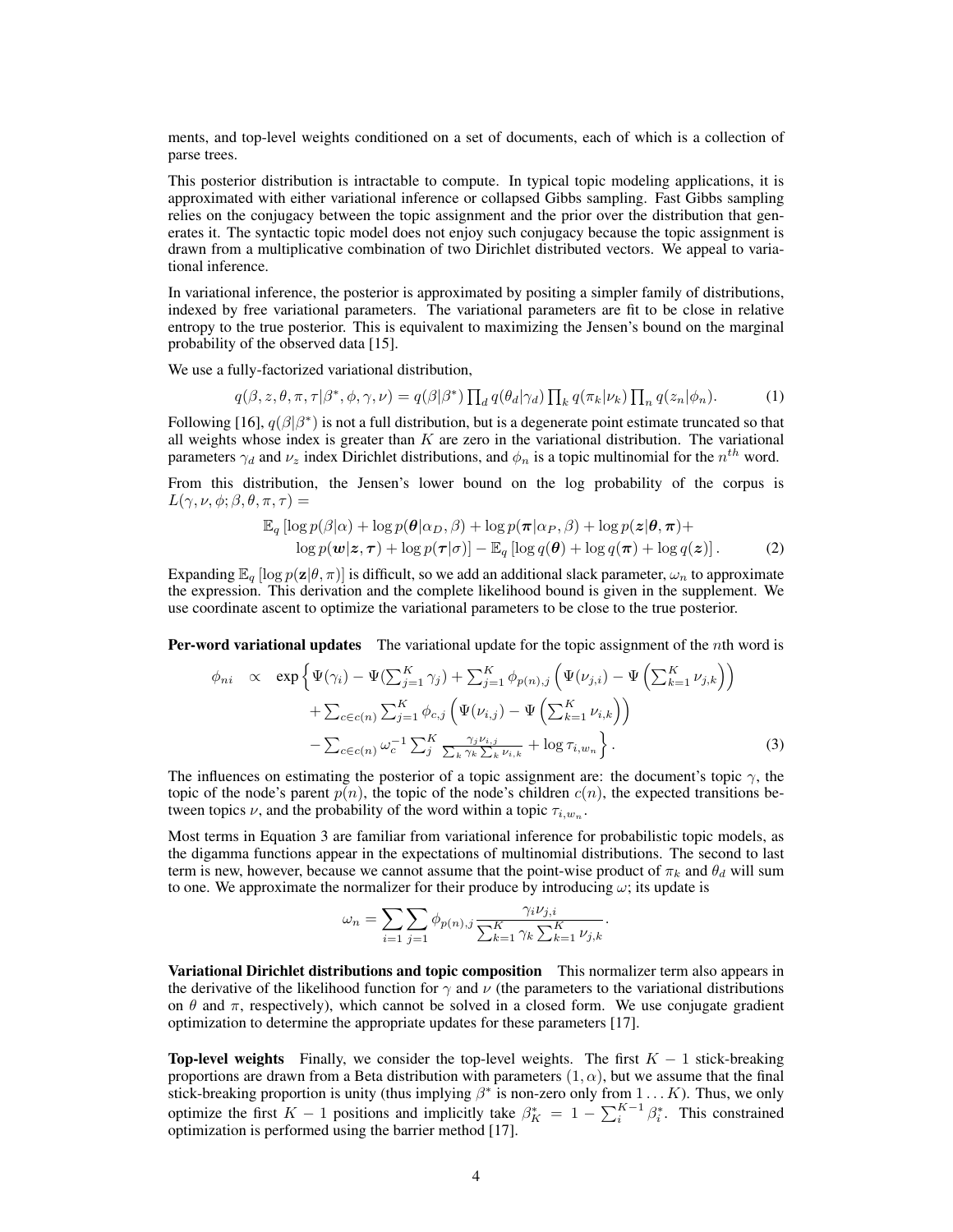# 4 Empirical results

Before considering real-world data, we demonstrate the STM on synthetic natural language data. We generated synthetic sentences composed of verbs, nouns, prepositions, adjectives, and determiners. Verbs were only in the head position; prepositions could appear below nouns or verbs; nouns only appeared below verbs; prepositions or determiners and adjectives could appear below nouns. Each of the parts of speech except for prepositions and determiners were sub-grouped into themes, and a document contains a single theme for each part of speech. For example, a document can only contain nouns from a single "economic," "academic," or "livestock" theme.

Using a truncation level of 16, we fit three different nonparametric Bayesian language models to the synthetic data (Figure 2).<sup>1</sup> The infinite tree model is aware of the tree structure but not documents [14] It is able to separate parts of speech successfully except for adjectives and determiners (Figure 2(a)). However, it ignored the thematic distinctions that actually divided the terms between documents. The HDP is aware of document groupings and treats the words exchangeably within them [12]. It is able to recover the thematic topics, but has missed the connections between the parts of speech, and has conflated multiple parts of speech (Figure 2(b)).

The STM is able to capture the the topical themes and recover parts of speech (with the exception of prepositions that were placed in the same topic as nouns with a self loop). Moreover, it was able to identify the same interconnections between latent classes that were apparent from the infinite tree. Nouns are dominated by verbs and prepositions, and verbs are the root (head) of sentences.

Qualitative description of topics learned from hand-annotated data The same general properties, but with greater variation, are exhibited in real data. We converted the Penn Treebank [10], a corpus of manually curated parse trees, into a dependency parse [18]. The vocabulary was pruned to terms that appeared in at least ten documents.

Figure 3 shows a subset of topics learned by the STM with truncation level 32. Many of the resulting topics illustrate both syntactic and thematic consistency. A few nonspecific function topics emerged (pronoun, possessive pronoun, general verbs, etc.). Many of the noun categories were more specialized. For instance, Figure 3 shows clusters of nouns relating to media, individuals associated with companies ("mr," "president," "chairman"), and abstract nouns related to stock prices ("shares," "quarter," "earnings," "interest"), all of which feed into a topic that modifies nouns ("his," "their," "other," "last"). Thematically related topics are separated by both function and theme.

This division between functional and topical uses for the latent classes can also been seen in the values for the per-document multinomial over topics. A number of topics in Figure 3(b), such as 17, 15, 10, and 3, appear to some degree in nearly every document, while other topics are used more sparingly to denote specialized content. With  $\alpha = 0.1$ , this plot also shows that the nonparametric Bayesian framework is ignoring many later topics.

Perplexity To study the performance of the STM on new data, we estimated the held out probability of previously unseen documents with an STM trained on a portion of the Penn Treebank. For each position in the parse trees, we estimate the probability the observed word. We compute the perplexity as the exponent of the inverse of the per-word average log probability. The lower the perplexity, the better the model has captured the patterns in the data. We also computed perplexity for individual parts of speech to study the differences in predictive power between content words, such as nouns and verbs, and function words, such as prepositions and determiners. This illustrates how different algorithms better capture aspects of context. We expect function words to be dominated by local context and content words to be determined more by the themes of the document.

This trend is seen not only in the synthetic data (Figure 4(a)), where parsing models better predict functional categories like prepositions and document only models fail to account for patterns of verbs and determiners, but also in real data. Figure 4(b) shows that HDP and STM both perform better than parsing models in capturing the patterns behind nouns, while both the STM and the infinite tree have lower perplexity for verbs. Like parsing models, our model was better able to

<sup>&</sup>lt;sup>1</sup>In Figure 2 and Figure 3, we mark topics which represent a single part of speech and are essentially the lone representative of that part of speech in the model. This is a subjective determination of the authors, does not reflect any specialization or special treatment of topics by the model, and is done merely for didactic purposes.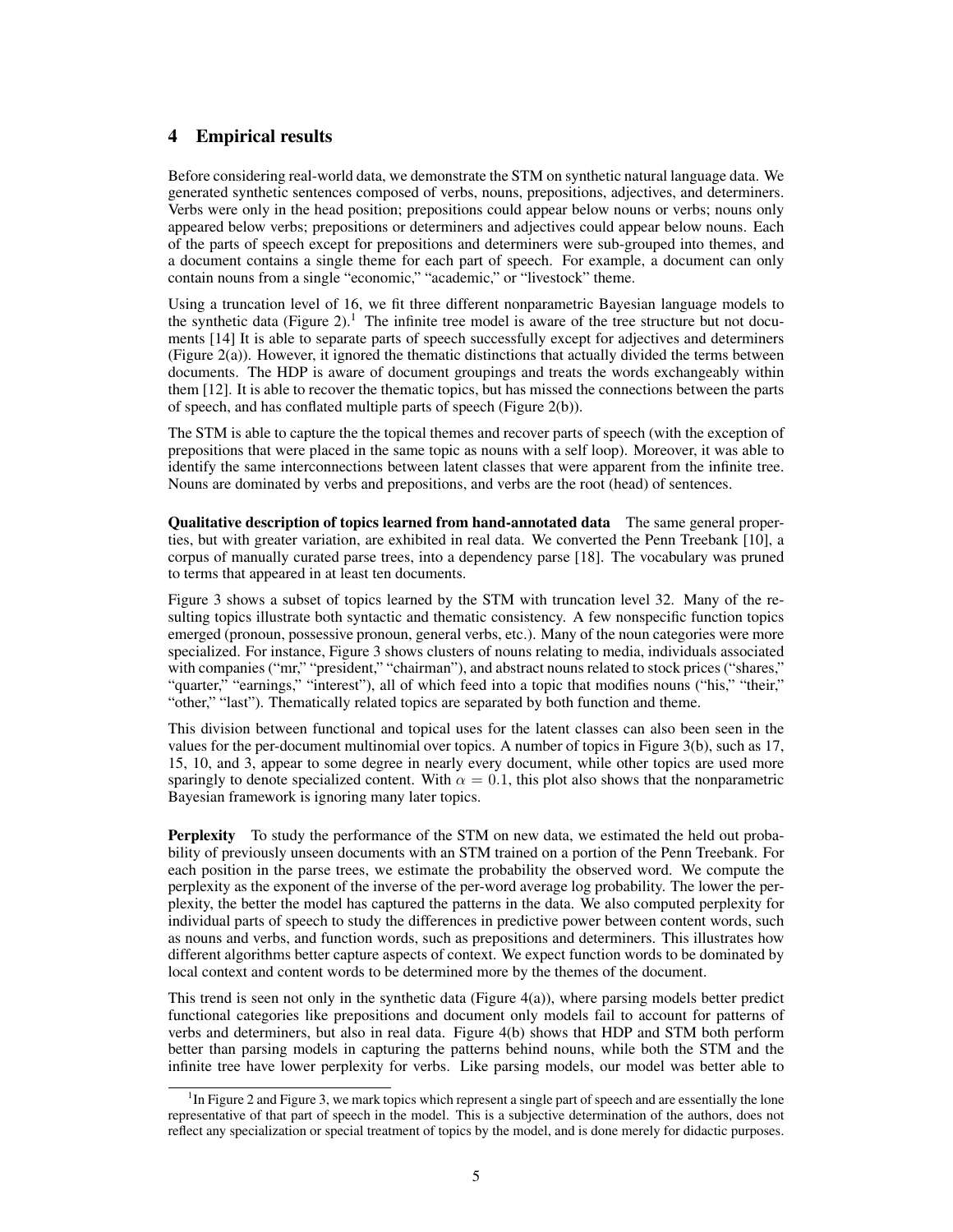



(c) Combination of parse transition and document multinomial

Figure 2: Three models were fit to the synthetic data described in Section 4. Each box illustrates the top five words of a topic; boxes that represent homogenous parts of speech have rounded edges and are shaded. Edges between topics are labeled with estimates of their transition weight  $\pi$ . While the infinite tree model (a) is able to reconstruct the parts of speech used to generate the data, it lumps all topics into the same categories. Although the HDP (b) can discover themes of recurring words, it cannot determine the interactions between topics or separate out ubiquitous words that occur in all documents. The STM (c) is able to recover the structure.

predict the appearance of prepositions, but also remained competitive with HDP on content words. On the whole, the STM had lower perplexity than HDP and the infinite tree.

#### 5 Discussion

We have introduced and evaluated the syntactic topic model, a nonparametric Bayesian model of parsed documents. The STM achieves better perplexity than the infinite tree or the hierarchical Dirichlet process and uncovers patterns in text that are both syntactically and thematically consistent. This dual relevance is useful for work in natural language processing. For example, recent work [19, 20] in the domain of word sense disambiguation has attempted to combine syntactic similarity with topical information in an ad hoc manner to improve the predominant sense algorithm [21]. The syntactic topic model offers a principled way to learn both simultaneously rather than combining two heterogenous methods.

The STM is not a full parsing model, but it could be used as a means of integrating document context into parsing models. This work's central premise is consistent with the direction of recent improvements in parsing technology in that it provides a method for refining the parts of speech present in a corpus. For example, lexicalized parsers [22] create rules specific to individual terms, and grammar refinement [23] divides general roles into multiple, specialized ones. The syntactic topic model offers an alternative method of finding more specific rules by grouping words together that appear in similar documents and could be extended to a full parser.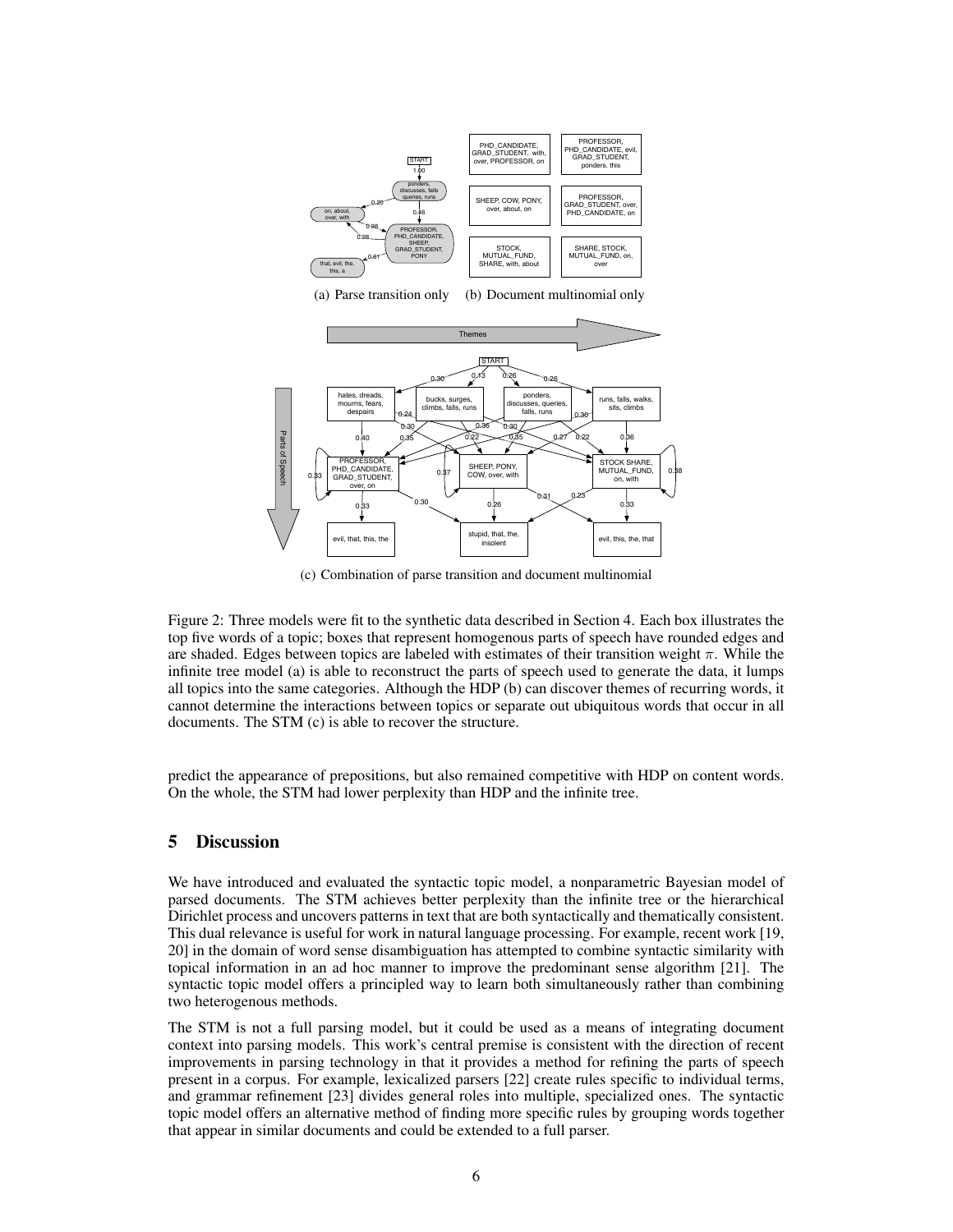

Figure 3: Selected topics (along with strong links) after a run of the syntactic topic model with a truncation level of 32. As in Figure 2, parts of speech that aren't subdivided across themes are indicated. In the Treebank corpus (left), head words (verbs) are shared, but the nouns split off into many separate specialized categories before feeding into pronoun sinks. The specialization of topics is also visible in plots of the variational parameter  $\gamma$  normalized for the first 300 documents of the Treebank (right), where three topics columns have been identified. Many topics are used to some extent in every document, showing that they are performing a functional role, while others are used more sparingly for semantic content.



Figure 4: After fitting three models on synthetic data, the syntactic topic model has better (lower) perplexity on all word classes except for adjectives. HDP is better able to capture document-level patterns of adjectives. The infinite tree captures prepositions best, which have no cross-document variation. On real data 4(b), the syntactic topic model was able to combine the strengths of the infinite tree on functional categories like prepositions with the strengths of the HDP on content categories like nouns to attain lower overall perplexity.

While traditional topic models reveal groups of words that are used in similar documents, the STM uncovers groups that are used the same way in similar documents. This decomposition is useful for tasks that require a more fine-grained representation of language than the bag of words can offer or for tasks that require a broader context than parsing models.

## 6 Acknowledgments

David M. Blei is supported by ONR 175-6343, NSF CAREER 0745520, and grants from Google and Microsoft.